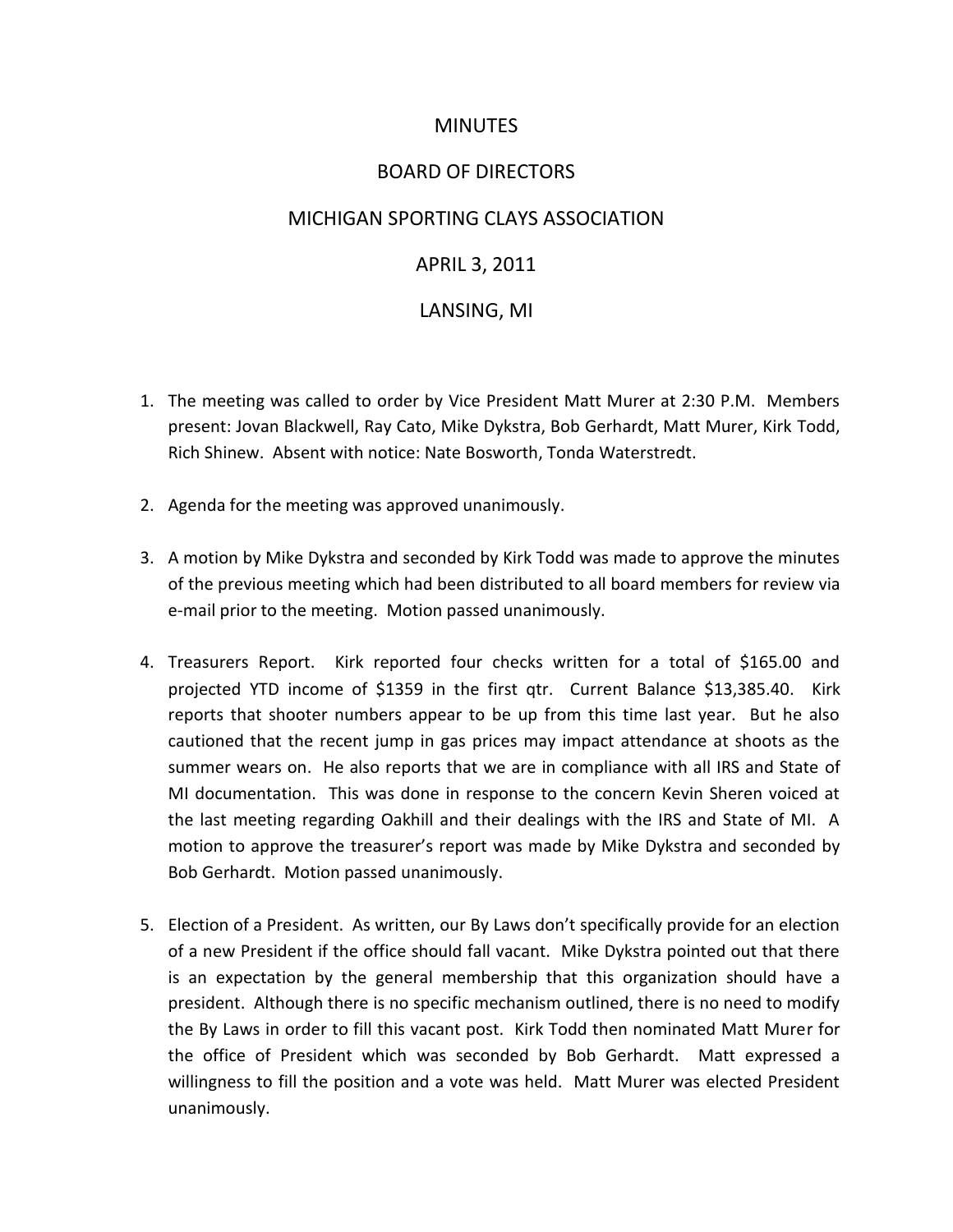- 6. Election of Vice President. Rich then pointed out we now needed to elect a Vice President to fill that now vacant post. Mike Dykstra nominated Jovan Blackwell and was seconded by Ray Cato. Jovan stated he would accept the position if elected. A vote was held and Jovan Blackwell was elected in a unanimous vote of the Board.
- 7. Web Site update. Bob Gerhardt had contacted all four of our advertisers about renewing their ads for the coming year. Only Jim Siudara had responded affirmatively as of this date. Ray Cato made a motion that we lower the rate from \$125 to \$99 to attract more advertisers. That motion was seconded by Jovan Blackwell and passed unanimously. All Board members were encouraged to solicit possible advertisers that they were aware of. Ray also suggested that we contact small non MSCA clubs as advertisers as many of these clubs hosted non NSCA sanctioned shoots on a regular basis.

Use of our Forum section of the web site by non MSCA clubs was also discussed. It was felt we could or should encourage those same small clubs that Ray mentioned when we discussed advertising to utilize a special section on our Forum to promote their shoots and events, thus promoting the growth of shooting sports and possibly MSCA membership.

- 8. Bid Proposal packets for the State and Great Lakes Shoots were mailed and are due May 1.
- 9. Discussion of the rule requiring clubs to have representation other than a Board member present at the annual shoot selection meeting. A motion drafted by Kirk and Tonda which would allow a MSCA board member to participate on behalf of their club was put forward by Kirk. Discussion ensued. Mike Dykstra pointed out the need for "transparency" in all Board matters. The process was becoming bogged down at prior shoot selection meetings and was no longer a structured and orderly meeting. The last thing we want to do is give the appearance of favoring Board members clubs. Jovan pointed out that we can't make rules for the exception. The Board considered tabling the motion till the next meeting when Tonda and Nate might be in attendance. Ray pointed out that we had a quorum and we should vote on the matter. At that point Nate and Tonda were attempted to be contacted by phone. Tonda could not be reached and Nate was reached and seconded Kirks motion. A vote was taken and the motion was voted down. Nate and Kirk for. All other Board members in attendance opposed. Ray Cato then made a motion to incorporate the language in the attachment